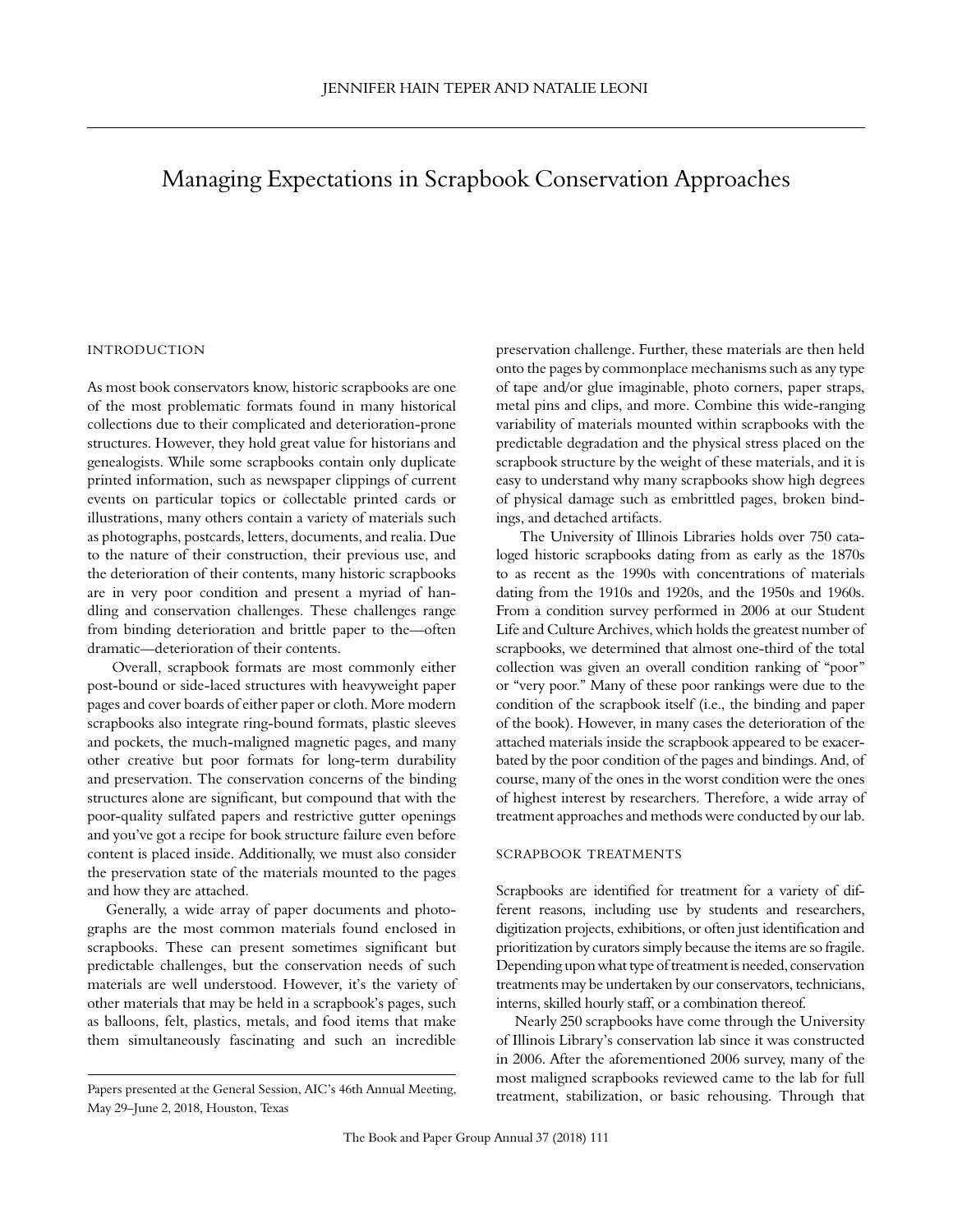process and in the many intervening years, our conservation staff has learned that often what sounds relatively simple in a treatment proposal may take tens or even over a hundred hours per item, with a result in many cases of an item which is still chemically unstable, physically unsound (though improved), and generally rather unsatisfying treatment.

# case studies

To help illustrate the variation and complexity of some of our treatment approaches to various scrapbooks over the years, it is useful to review several case studies: the Alpha Tau Omega (ATO) scrapbook, the University of Illinois' Council of Administration Records, and the Alton IL Printer's Scrapbook.

The ATO scrapbook arrived in our lab with severe mold and water damage and a completely detached cover. The scrapbook's structure contained "magnetic" pages with plastic guard sheets. Due to the mold damage and unstable format of the scrapbook, the decision was made to reformat the scrapbook in a reproduction binding of archival quality materials. All items were removed from the pages, cleaned of mold, some items were washed and/or mended as needed, and all were remounted using photo corners into a new album structure (figs. 1 and 2).

Overall, this treatment took only 20 hours to complete and resulted in greatly enhanced accessibility and appearance. Some other scrapbook treatments have not been so rewarding.



Fig. 1. The Alpha Tau Omega (ATO) scrapbook as it arrived in the lab.



Fig. 2. The ATO scrapbook after treatment.

 The University of Illinois' Council of Administration Records is a series of scrapbooks utilized to preserve early administrative records of the university. The full series of 32 volumes is used heavily by researchers in our University Archives and preservation and enhanced accessibility of the records is paramount to our university archivist. Each volume of approximately 100 leaves has historic documents (sometimes of several sheets) soundly adhered to both the recto and verso. The support paper is fragile and the bindings themselves are failing (figs. 3 and 4).

After long discussions with University Archives several years ago, the following treatment decision was made: disbind the volumes, surface clean and humidify each loose sheet to soften the adhesive, remove the documents from the support pages and reduce any remaining adhesive mass, flatten any planar distortions, mend for stabilization, and rehouse the documents as an archival collection. Although none of these steps are arduous and can be undertaken by skilled hourly staff and interns in our lab, the number of steps and shear repetition for the large bindings means that each volume necessitates nearly 100 hours of contact time, which is a very significant staff undertaking when extended out to all 32 volumes. Combining the heavy treatment time with the stabilization-level treatment approach to the final documents results in a less-than-satisfying use of our staff time (figs. 5–7).

Finally, there is the Alton Printer's Scrapbook, which entered our lab as the centerpiece for an upcoming exhibition on early printing in the State of Illinois. Through discussion with the curators, it was decided that many items would be removed from the scrapbook for the purposes of mounting the exhibit and that, after the exhibition, all items would be removed and stored as an archival collection. While similar in basic treatment approach to the Council of Administration Records, this item varied significantly in several key factors. First, the printer's scrapbook was created by the printer themselves and was an historic artifact in its own right; second, there was some (though limited) writing on the support pages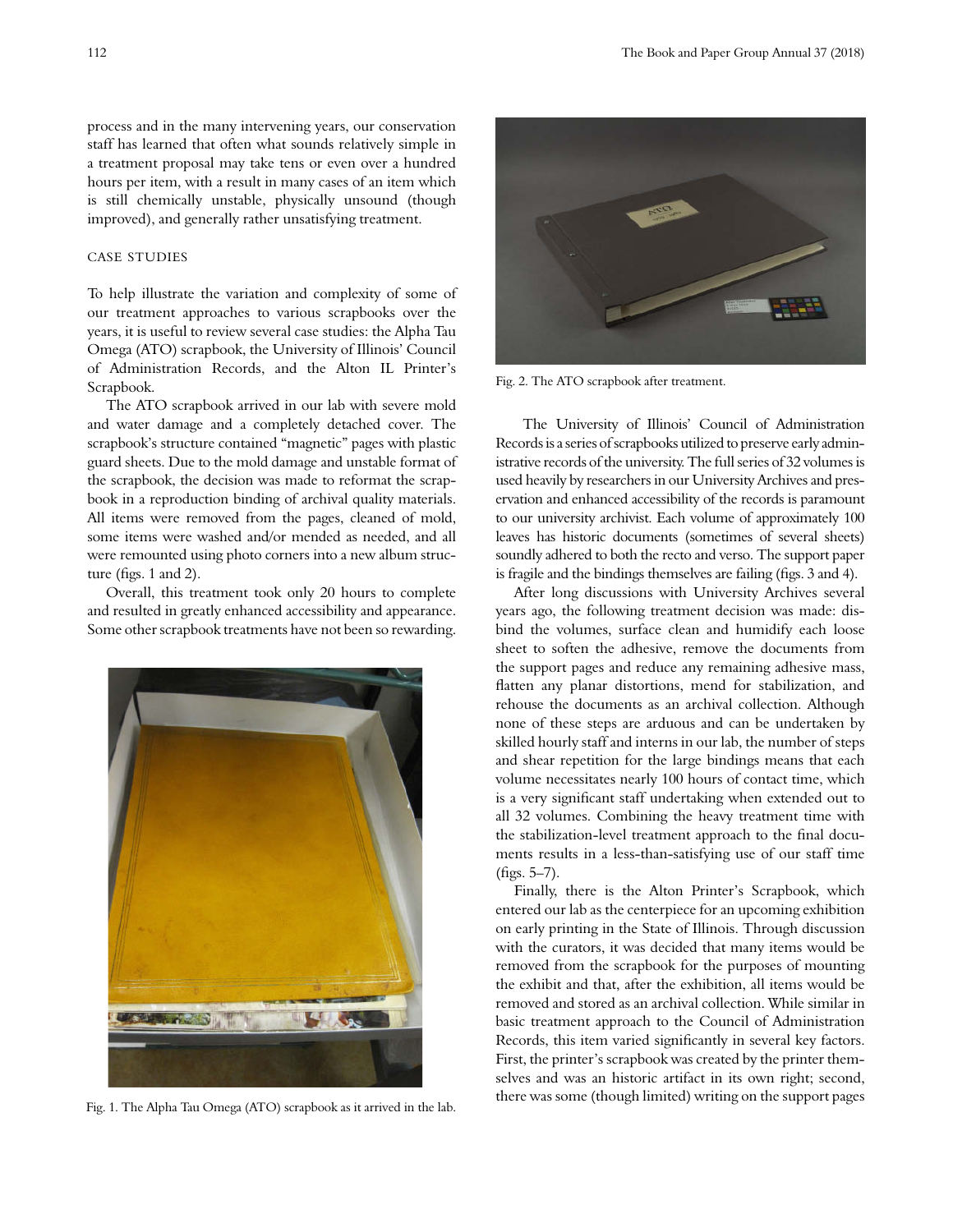

Fig. 3. An exemplar Council of Administration Records volume, before treatment.



Fig. 4. Council of Administration Records volume, before treatment.

of the printer's scrapbook; and third, the adhesives, papers, and formats of the attached documents varied far more greatly in the printer's scrapbook (fig. 8).

So, while the exhibition was successfully mounted in the spring of 2018, several of the items identified to be separated from the scrapbook could not be removed without risk of significant damage due to intractable adhesives and fragile paper supports. The result is that after many hours of treatment, only a small subset of the documents in the whole volume were removed and conserved, leaving many in the scrapbook with a now-uncertain future as to whether any more will be removed or not (figs. 9 and 10).

#### the need for a more standardized approach

As yet more scrapbooks continued to come into the lab, it was collectively agreed that some sort of "expectation framework" to help communicate treatment levels, final outcome expectations, and better time management might be



|              |                          | ð.           |                           |                               | Ы |
|--------------|--------------------------|--------------|---------------------------|-------------------------------|---|
|              |                          |              |                           |                               |   |
|              | Suddenly President       | Frank Birmst |                           | <b>FANSIS</b>                 |   |
|              | <b>DO<sub>+</sub>R\$</b> | <b>PELSS</b> | ۰                         | <b>Werter</b>                 |   |
|              | 00.5                     | 0010         |                           | ×                             |   |
|              | 内容上图                     | 00.91        |                           | ٠                             |   |
|              | 00.11                    | 01.8         | <b>BE</b>                 | ×                             |   |
|              |                          | 00.8         | HBL                       | r                             |   |
|              | 0041                     |              | <b>tf</b>                 | ۶                             |   |
|              |                          | <b>DDATE</b> | и                         | ٠                             |   |
|              | <b>DDAR</b>              | 06.6         | <b>JOS</b>                | ×                             |   |
|              | 00.5                     | $00 - 0$     | <b>BOR</b>                | ٠                             |   |
|              | 10.10                    | 00.5         | 18                        |                               |   |
|              | 00.0                     | 07.7         | Formalogy 1, H. 3, W. 105 |                               |   |
|              | 08.8                     |              | s                         | u                             |   |
|              |                          | 00.11        | ×                         | # vaciodevel<br>$\rightarrow$ |   |
|              | 00.5<br>DU.S             |              | S selmical  pp. Amazing   |                               |   |
|              |                          | 00.8         | e                         |                               |   |
|              | $00 - 1$                 |              | oz                        |                               |   |
|              | 00 <sub>0</sub>          |              |                           | fl taulant                    |   |
|              | 02.5                     | 50.8         |                           |                               |   |
|              |                          | <b>DO.E</b>  | r                         |                               |   |
|              | 00.8                     |              | ٠                         | ٠                             |   |
|              | 00.8                     | 00.3         | <b>GI</b>                 | ×                             |   |
|              | 10.8                     | OD.E         | <b>n</b> z                | ٠                             |   |
|              |                          | 00.1         | n7.5                      | ٠                             |   |
|              |                          | 00.0         | nt                        | ×                             |   |
|              | $00+8$<br>co.8           | $00+1$       |                           | Ħ<br>×                        |   |
|              | $\frac{10.8}{00.8}$      | 86.8         | 註                         | ž                             |   |
|              |                          |              |                           |                               |   |
|              |                          |              |                           |                               |   |
|              |                          |              |                           |                               |   |
| colorateaker |                          |              | <b>After Treatment</b>    |                               |   |
|              |                          |              | 29 September 2017         |                               |   |
|              |                          |              | 159644 - UArchives        |                               |   |
|              |                          |              |                           |                               |   |
|              |                          |              |                           |                               |   |
| <b>Oxele</b> |                          |              |                           |                               |   |

Figs. 5 and 6. After treatment, documents from the Council of Administration Records showing basic stabilization efforts.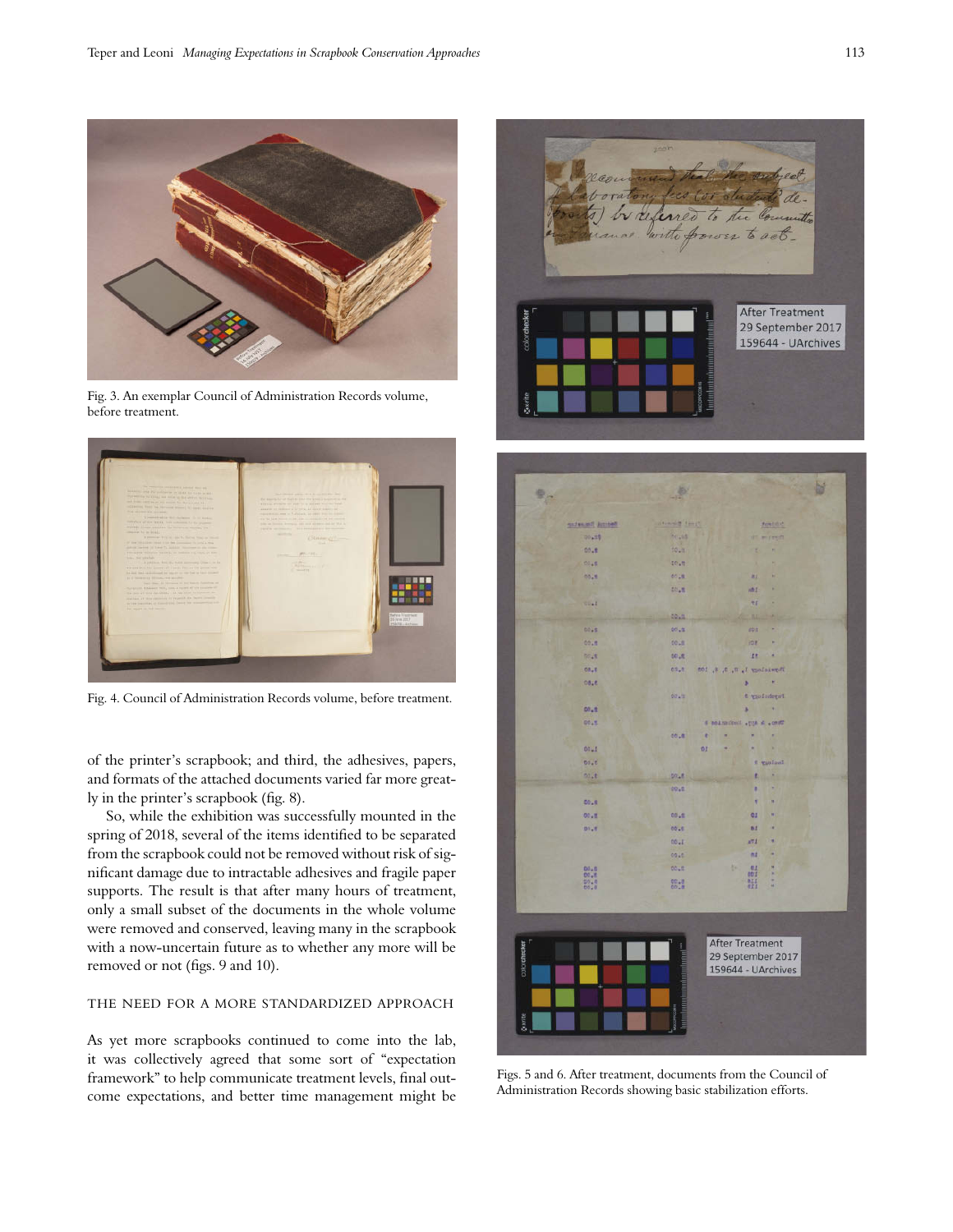

Fig. 7. A completed Council of Administration Records in archival collection format.



Fig. 8. A two-page spread from the Alton printer's scrapbook, before treatment.

advantageous— or at least it couldn't hurt. Following on this decision, our first step was to see if any other library conservation labs had such a framework or guideline in place. As such, the framework was envisioned not as a dictation to our conservators, but merely a tool to frame the scope and depth of treatments and to manage the expectations of curators and collection managers.

 A query was sent to the Conservation Distribution List (ConsDistList) as well as the American Library Association's Preservation Administrators Discussion List (PADG) in the fall of 2017 asking for any existing guidelines or documentation which would help standardize or contextualize treatment expectations for scrapbook conservation. While the query garnered several responses, only one institution responded as to having something similar, but it was not a formal guideline, more of an internal framework. So, having no real models to work off, we developed our own.

# the scrapbook treatment guide—what is it and how can we apply it?

The resulting guide, included in full as Appendix A, consists of several sections: Section 1 is an introduction to scrapbook structure and common failures, section 2 contains a few questions for curators in preparation for framing a treatment approach, and section 3 contains descriptions of the variously proposed treatment levels that are meant as a contextual guide to conservation staff as well as curators to better guide treatment expectations and priority setting. These different treatment levels contain descriptions of possible common treatment approaches and repetition levels that might be included, as well as general time ranges considered to be appropriate for each level. The inclusion of the time ranges was considered significant as it is our only "commodity." By listing time ranges versus just listing the types of treatments, conservators can help curators better understand how more intense scrapbook treatment approaches might require other treatments to be pushed back in priority. Lastly, the guide concludes with several treatment approaches to be avoided without just cause, including partial treatment and disbinding.

The guide was piloted on a scrapbook that was already sent to the lab and pending a treatment proposal. The scrapbook, an early sports history of the university dating from the late 1800s, presented all the typical challenges of an historic scrapbook including ribbons, pins, folded broadsides, detached objects, and extremely brittle support pages in a side-laced binding structure exhibiting many detached pages. The guide was utilized to present the owning archivist with treatment options at several of the treatment levels contextualized therein, ranging from enclosure only to midrange stabilization to full treatment. Utilizing the guide from a conservator's standpoint was very helpful in creating proposals for all treatment levels and in considering what level and types of repairs are truly necessary to make an item usable without necessarily undertaking full treatment. While the archivist responded that the proposal of various treatment levels and their explanations was helpful, she had a strong desire for full treatment and would not consider any midlevel treatment options in this case. Would the curator have been more comfortable with a midrange treatment option, the guide would have served to articulate more clear expectations for the time and depth of treatment to whomever then undertook the treatment in the lab—be they the proposing conservator, technician, or hourly employee.

The guide was also shared with all curators for feedback on how useful they perceived it to be in helping to better articulate treatment goals and expectations. While all curators responded positively, few had any constructive feedback on how it might be improved, which caused some concern as to its utility when time came to implement it. To garner more critical evaluation, the guide was shared with several past and present conservators who were familiar with our lab and the treatment of scrapbooks within our collections. This review garnered much more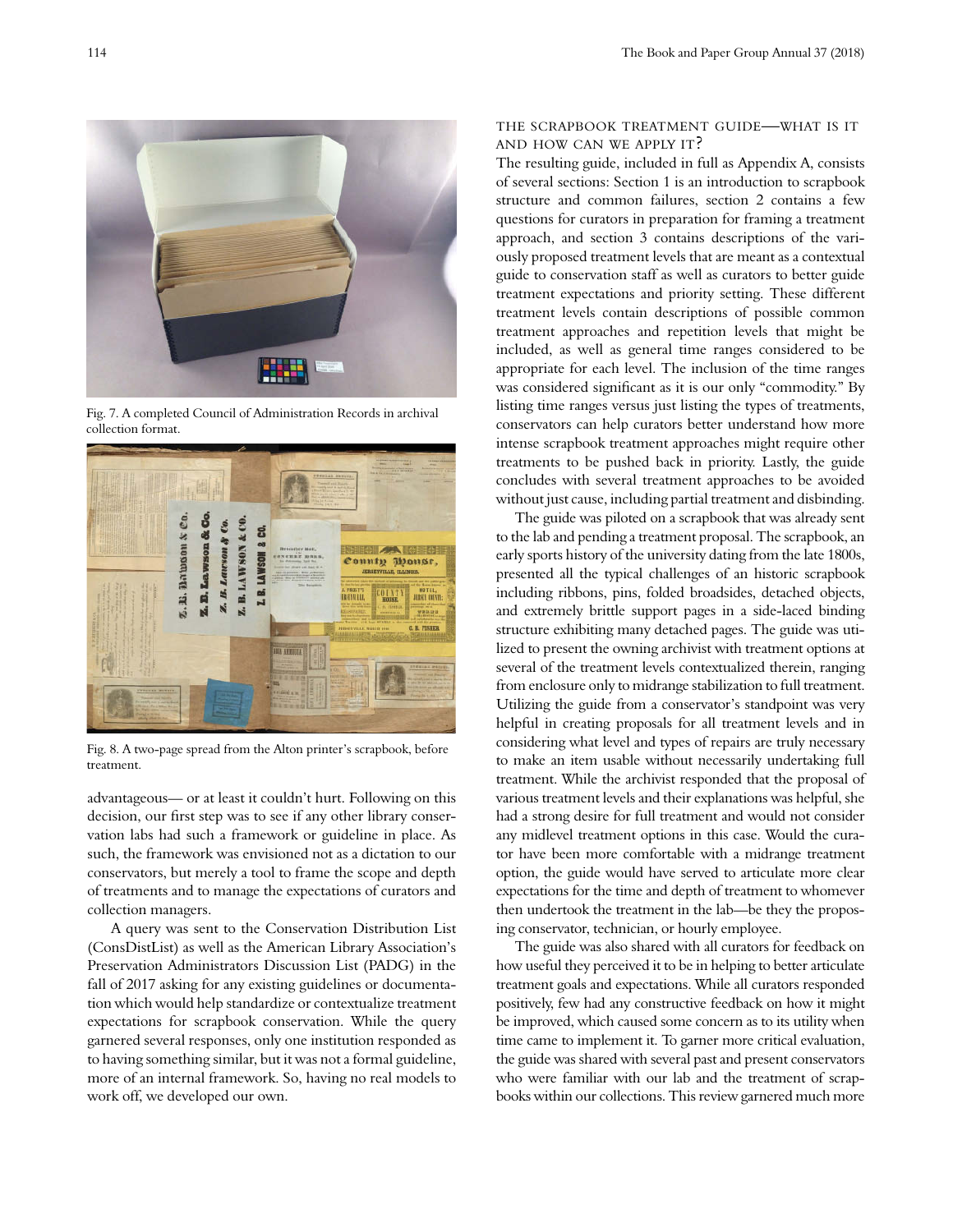

Fig. 9. One of the broadsides removed from the printer's scrapbook, before treatment.

significant constructive feedback, several elements of which are already included in the version of the guide presented here. However, the most critical question has yet to be answered: Will this document really change anything in our treatment approaches and our curators' expectations? Only time will tell.

#### NEXT STEPS

It is our hope that the Scrapbook Treatment Guide will prove useful in several ways: to better contextualize treatment approaches, to improve communication for the desired extent of repair for curators and those performing repairs, and to give the conservation staff a better ability to "dial back" from complex full treatment approaches, which is often considered to be our only option for scrapbook treatments. The guide will also encourage conservators to propose various levels of treatment for consideration instead of automatically proposing treatment options already assumed by the curators. Lastly, we hope that by providing treatment time range references for curators in context of different treatment options, it will lead to better treatment prioritization within the broader context of treatments in our lab.



Fig. 10. One of the broadsides removed from the printer's scrapbook, after treatment.

#### acknowledgments

The authors wish to thank Laura Larkin, Henry Hébert, Cher Schneider, Quinn Ferris, Jody Waitzman, and Marco Perez Valladares for their thoughts and assistance.

#### appendix a

scrapbook treatment guide

# **INTRODUCTION**

Historic scrapbooks are one of the most problematic formats found in many historical collections due to their complicated and deterioration-prone structures and materials. This guide is meant to assist curators and collection managers in describing damage, understanding repair options and limitations, and considering factors that make scrapbooks unique objects within our collections. For the purposes of this guide, scrapbooks are defined as bound (or originally bound) objects on which papers, photographs, and other materials have been attached. Although photographic albums have many similarities and some of the following may apply to repair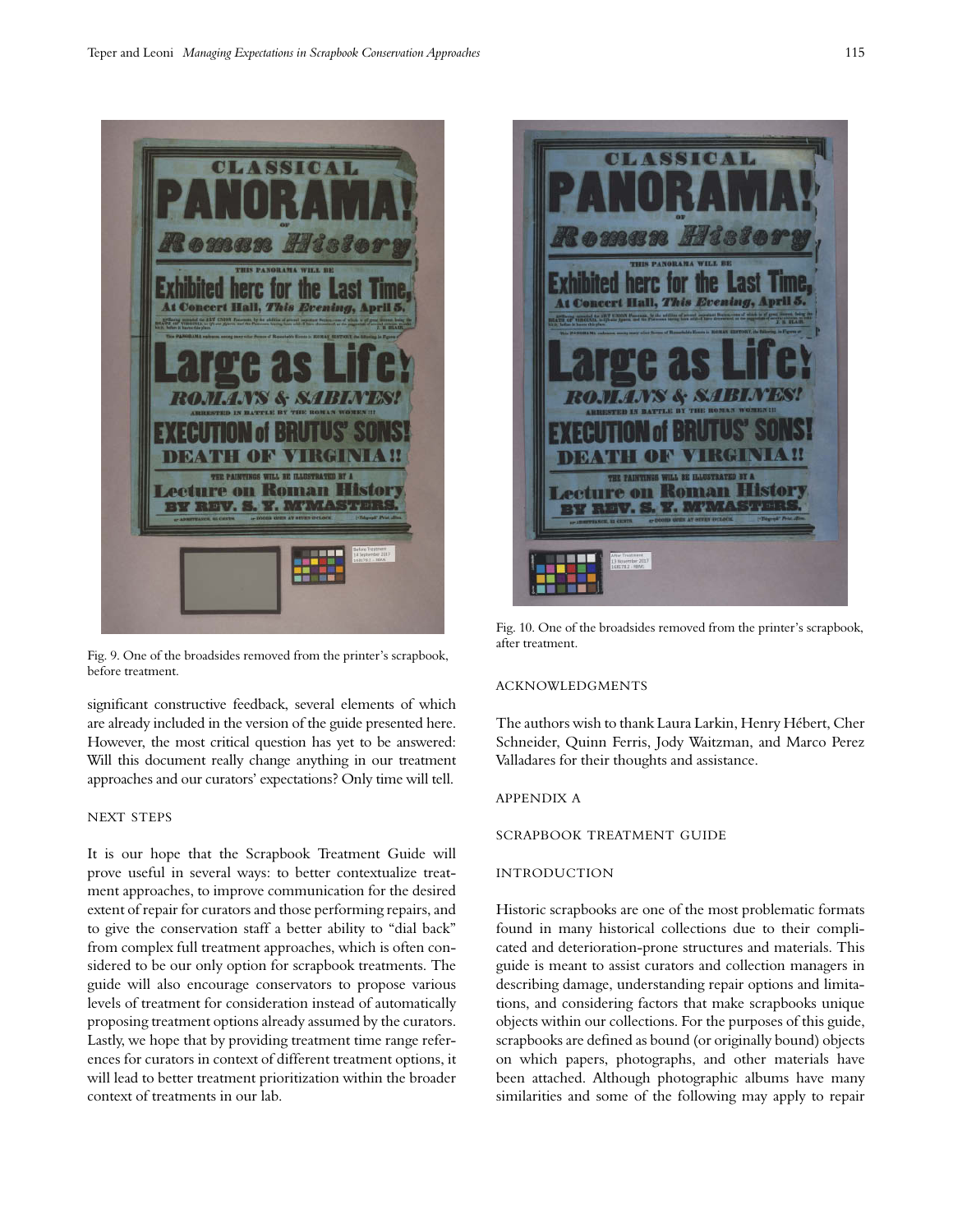considerations for photographic albums, they are not inherently considered the same as a scrapbook.

## scrapbooks as physical objects

Certain scrapbooks contain only duplicate printed information, such as newspaper clippings of current events on particular topics or collectable printed cards, etc. Others contain a wide variety of materials such as photographs, postcards, letters, documents, and realia. In either case, scrapbooks can serve as a valuable resource for researchers. Unfortunately, due to the nature of their construction, their previous use, and the deterioration of their contents, many historic scrapbooks are in very poor condition and present a myriad of preservation challenges. These challenges range from binding deterioration and brittle paper to the—often dramatic—deterioration of their contents. Due to this, scrapbooks often present significant handling and display challenges.

Despite their challenges, it is important to consider the scrapbook in its entirety as an object, not just as a container for smaller objects. Standard practice for storage of any historic scrapbook should involve a well-fitted, preservation-quality enclosure. This may be either a custom measured enclosure, or a standard box with interior modifications to properly support the item in storage. If a scrapbook is fragile but not yet broken, in almost all cases an enclosure and careful handling will be the extent of treatment necessary. In instances where the scrapbook is damaged in some way, consideration should be given to whether repair is advisable. This is most pressing when the damage may present significant handling concerns, which could result in further damage to the artifact with use. In instances where risk of increasing damage is paired with an historic or strong potential for high use, more intensive treatments may be necessary. *Disbinding of scrapbooks simply for ease of storage is generally avoided unless the scrapbook format was only originally an archival organization method, and not a creative output.*

# overview of typical scrapbook failures

*Support Paper Failure*. The most common condition issue with scrapbooks is deteriorating strength of the support paper, which is frequently of poor quality and embrittled/discolored.

- Overall Embrittlement: Overall paper has become brittle and may be breaking along edges, in gutters, or failing at points of attachment.
- Gutter Fractures: Paper is breaking along the gutter edges, parallel to the spine.

*Page Attachment Failure*. Similar to gutter fractures, this damage is due to paper strength failure at the point of attachment, but focuses on damage due to stress/wear against hardware or mechanical failure. This can be exacerbated by planar distortion of the pages, if it exists.

- Page attachment failure at posts, laces, rings, etc.
- Hinge attachment failure of adhesive or other attachment of page to a hinge or stub at the gutter

*Binding Failure*. Fairly common damage found in older scrapbooks, or those that have been heavily handled or overfilled with memorabilia (thus creating stress).

- Hinge Damage: Damage may occur to either the internal or external hinges of the cover. If external, this compromises the attachment of the cover board and spine. If internal, it compromises the attachment of the textblock to the cover.
- Loss of Cover Components: Scrapbooks may lose one or both boards and/or their spines. However some scrapbooks, particularly post-bound formats, may not have a spine covering originally.

*Mounting Failure.* Materials can be mounted to a page using a wide variety of materials, often varying methods are used within one scrapbook. Many of these methods will also fail over time for a variety of reasons.

- Glue: Glue damage may include loss of tack (detachment), staining, and embrittlement. In limited cases, there may also be sticky adhesive migration.
- Magnetic Pages: These pages, covered with a tacky paraffin-based substance, can lose tack or the adhesive can migrate into the ephemeral items.
- Corners/Straps: Both of these methods do not involve any adhesive applied directly to the items, however they can fail mechanically (tear) or corners mounted to the support paper can suffer from adhesive failure
- Tape/Stickers: Like glue, tape damage may include loss of tack (detachment), staining, and embrittlement. In limited cases, there may also be sticky adhesive migration.
- Lamination: Basically, two giant pieces of pressure-sensitive tape; damage from lamination often involves ink feathering, discoloration, or shrinkage of the plastic film.
- Other methods may include pins, staples, paper clips, sewing, etc.

*Ephemera Deterioration*. Due to the infinite range of materials that can be mounted (or laid) into scrapbooks, many different types of deterioration are possible. However, most fall into one of three classes:

- Deterioration of a chemically unstable item (dye fading, silver mirroring, paper discoloration, etc.)
- Deterioration of an item due to contact with adjacent materials (adhesives, papers, interleaving, and other ephemera), often resulting in localized staining or deterioration